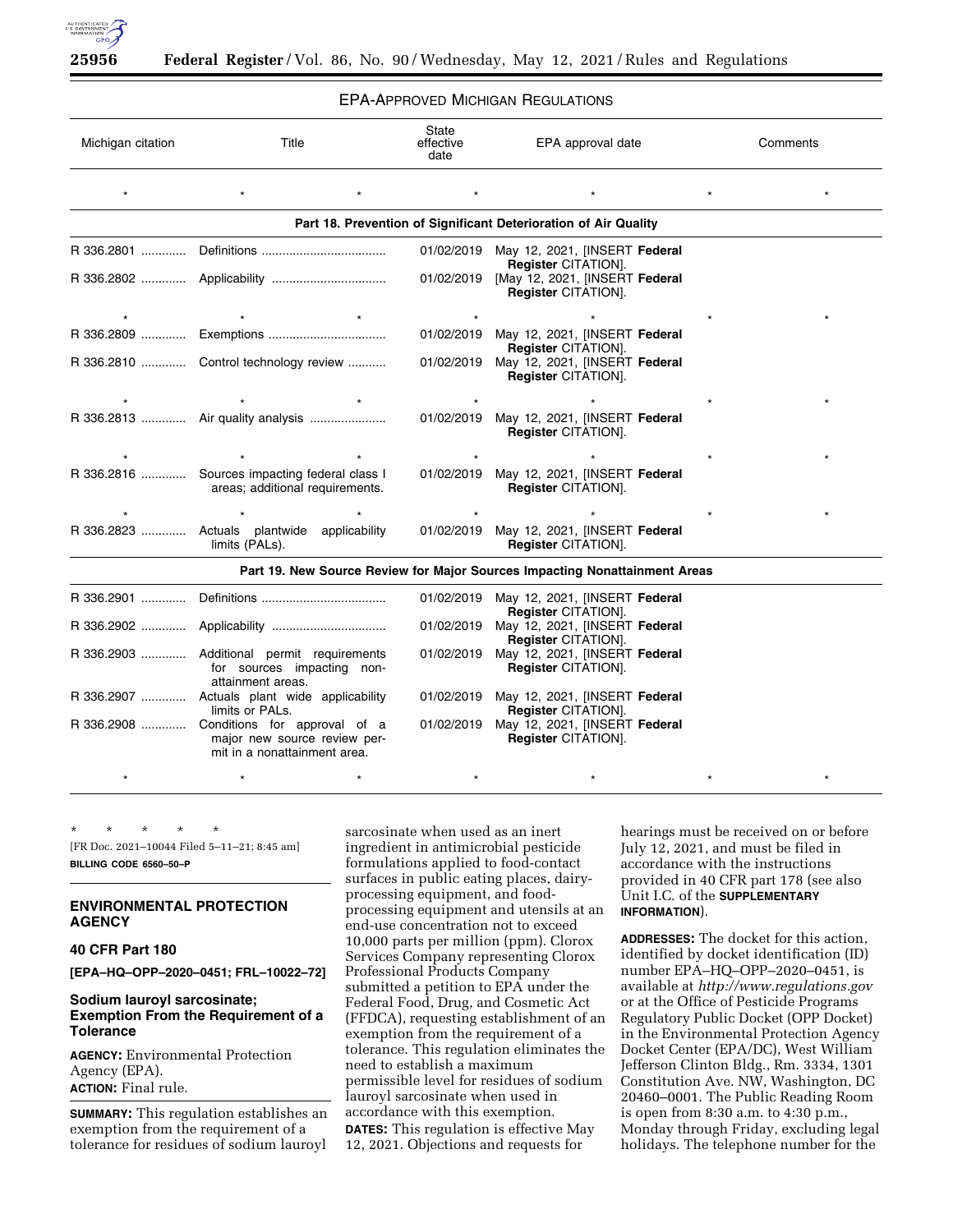Public Reading Room is (202) 566–1744, and the telephone number for the OPP Docket is (703) 305–5805.

Due to the public health concerns related to COVID–19, the EPA Docket Center (EPA/DC) and Reading Room is closed to visitors with limited exceptions. The staff continues to provide remote customer service via email, phone, and webform. For the latest status information on EPA/DC services and docket access, visit *[https://](https://www.epa.gov/dockets) [www.epa.gov/dockets.](https://www.epa.gov/dockets)* 

#### **FOR FURTHER INFORMATION CONTACT:**

Marietta Echeverria, Registration Division (7505P), Office of Pesticide Programs, Environmental Protection Agency, 1200 Pennsylvania Ave. NW, Washington, DC 20460–0001; main telephone number: (703) 305–7090; email address: *[RDFRNotices@epa.gov.](mailto:RDFRNotices@epa.gov)*  **SUPPLEMENTARY INFORMATION:** 

# **I. General Information**

#### *A. Does this action apply to me?*

You may be potentially affected by this action if you are an agricultural producer, food manufacturer, or pesticide manufacturer. The following list of North American Industrial Classification System (NAICS) codes is not intended to be exhaustive, but rather provides a guide to help readers determine whether this document applies to them. Potentially affected entities may include:

• Crop production (NAICS code 111).

• Animal production (NAICS code 112).

• Food manufacturing (NAICS code 311).

• Pesticide manufacturing (NAICS code 32532).

## *B. How can I get electronic access to other related information?*

You may access a frequently updated electronic version of 40 CFR part 180 through the Government Publishing Office's e-CFR site at *[http://](http://www.ecfr.gov/cgi-bin/text-idx?&c=ecfr&tpl=/ecfrbrowse/Title40/40tab_02.tpl) [www.ecfr.gov/cgi-bin/text-idx?&c=](http://www.ecfr.gov/cgi-bin/text-idx?&c=ecfr&tpl=/ecfrbrowse/Title40/40tab_02.tpl) [ecfr&tpl=/ecfrbrowse/Title40/40tab](http://www.ecfr.gov/cgi-bin/text-idx?&c=ecfr&tpl=/ecfrbrowse/Title40/40tab_02.tpl)*\_ *[02.tpl.](http://www.ecfr.gov/cgi-bin/text-idx?&c=ecfr&tpl=/ecfrbrowse/Title40/40tab_02.tpl)* 

# *C. How can I file an objection or hearing request?*

Under FFDCA section 408(g), 21 U.S.C. 346a(g), any person may file an objection to any aspect of this regulation and may also request a hearing on those objections. You must file your objection or request a hearing on this regulation in accordance with the instructions provided in 40 CFR part 178. To ensure proper receipt by EPA, you must identify docket ID number EPA–HQ– OPP–2020–0451 in the subject line on the first page of your submission. All

objections and requests for a hearing must be in writing and must be received by the Hearing Clerk on or before July 12, 2021. Addresses for mail and hand delivery of objections and hearing requests are provided in 40 CFR 178.25(b).

In addition to filing an objection or hearing request with the Hearing Clerk as described in 40 CFR part 178, please submit a copy of the filing (excluding any Confidential Business Information (CBI)) for inclusion in the public docket. Information not marked confidential pursuant to 40 CFR part 2 may be disclosed publicly by EPA without prior notice. Submit the non-CBI copy of your objection or hearing request, identified by docket ID number EPA–HQ–OPP– 2020–0451, by one of the following methods:

• *Federal eRulemaking Portal: [http://](http://www.regulations.gov)  [www.regulations.gov.](http://www.regulations.gov)* Follow the online instructions for submitting comments. Do not submit electronically any information you consider to be CBI or other information whose disclosure is restricted by statute.

• *Mail:* OPP Docket, Environmental Protection Agency Docket Center (EPA/ DC), (28221T), 1200 Pennsylvania Ave. NW, Washington, DC 20460–0001.

• *Hand Delivery:* To make special arrangements for hand delivery or delivery of boxed information, please follow the instructions at *[http://](http://www.epa.gov/dockets/contacts.html) [www.epa.gov/dockets/contacts.html.](http://www.epa.gov/dockets/contacts.html)* 

Additional instructions on commenting or visiting the docket, along with more information about dockets generally, is available at *[http://](http://www.epa.gov/dockets) [www.epa.gov/dockets.](http://www.epa.gov/dockets)* 

## **II. Petition for Exemption**

In the **Federal Register** of September 30, 2020 (85 FR 61681) (FRL–10014–74), EPA issued a document pursuant to FFDCA section 408, 21 U.S.C. 346a, announcing the filing of a pesticide petition (PP IN–11391) by Clorox Services Company representing Clorox Professional Products Company, P.O. Box 493, Pleasanton, CA 94566–0803. The petition requested that 40 CFR 180.940(a) be amended by establishing an exemption from the requirement of a tolerance for residues of sodium lauroyl sarcosinate (CAS Reg. No. 137–16–6) when used as an inert ingredient at an end-use concentration not to exceed 10,000 ppm in antimicrobial pesticide formulations applied to food-contact surfaces in public eating places, dairyprocessing equipment, and foodprocessing equipment and utensils. That document referenced a summary of the petition prepared by Clorox Services Company, the petitioner, which is available in the docket, *[http://](http://www.regulations.gov)*

*[www.regulations.gov.](http://www.regulations.gov)* There were no comments received in response to the notice of filing.

## **III. Inert Ingredient Definition**

Inert ingredients are all ingredients that are not active ingredients as defined in 40 CFR 153.125 and include, but are not limited to, the following types of ingredients (except when they have a pesticidal efficacy of their own): Solvents such as alcohols and hydrocarbons; surfactants such as polyoxyethylene polymers and fatty acids; carriers such as clay and diatomaceous earth; thickeners such as carrageenan and modified cellulose; wetting, spreading, and dispersing agents; propellants in aerosol dispensers; microencapsulating agents; and emulsifiers. The term ''inert'' is not intended to imply nontoxicity; the ingredient may or may not be chemically active. Generally, EPA has exempted inert ingredients from the requirement of a tolerance based on the low toxicity of the individual inert ingredients.

#### **IV. Aggregate Risk Assessment and Determination of Safety**

Section 408(c)(2)(A)(i) of the FFDCA allows EPA to establish an exemption from the requirement for a tolerance (the legal limit for a pesticide chemical residue in or on a food) only if EPA determines that the exemption is ''safe.'' Section 408(c)(2)(A)(ii) of the FFDCA defines ''safe'' to mean that EPA has determined that ''there is a reasonable certainty that no harm will result from aggregate exposure to the pesticide chemical residue, including all anticipated dietary exposures and all other exposures for which there is reliable information.'' This includes exposure through drinking water and in residential settings but does not include occupational exposure. Section 408(b)(2)(C) of FFDCA requires EPA to give special consideration to exposure of infants and children to the pesticide chemical residue in establishing an exemption and to ''ensure that there is a reasonable certainty that no harm will result to infants and children from aggregate exposure to the pesticide chemical residue.''

EPA establishes exemptions from the requirement of a tolerance only in those cases where it can be clearly demonstrated that the risks from aggregate exposure to pesticide chemical residues under reasonably foreseeable circumstances will pose no harm to human health. In order to determine the risks from aggregate exposure to pesticide inert ingredients, the Agency considers the toxicity of the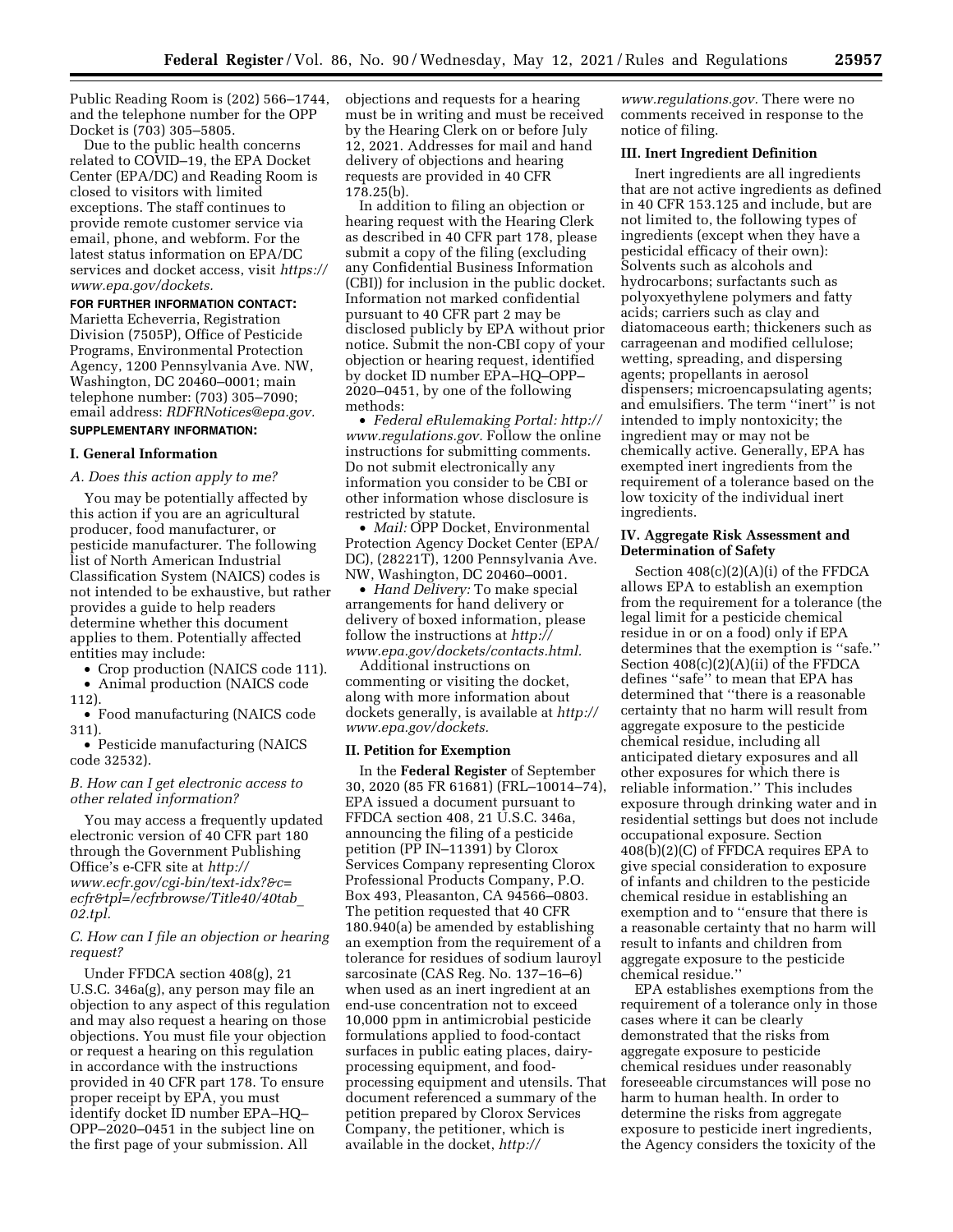inert in conjunction with possible exposure to residues of the inert ingredient through food, drinking water, and through other exposures that occur as a result of pesticide use in residential settings. If EPA is able to determine that a tolerance is not necessary to ensure that there is a reasonable certainty that no harm will result from aggregate exposure to the inert ingredient, an exemption from the requirement of a tolerance may be established.

Consistent with FFDCA section 408(c)(2)(A), and the factors specified in FFDCA section 408(c)(2)(B), EPA has reviewed the available scientific data and other relevant information in support of this action. EPA has sufficient data to assess the hazards of and to make a determination on aggregate exposure to sodium lauroyl sarcosinate, including exposure resulting from the exemption established by this action. EPA's assessment of exposures and risks associated with sodium lauroyl sarcosinate follows.

#### *A. Toxicological Profile*

EPA has evaluated the available toxicity data and considered their validity, completeness, and reliability as well as the relationship of the results of the studies to human risk. EPA has also considered available information concerning the variability of the sensitivities of major identifiable subgroups of consumers, including infants and children. Specific information on the studies received and the nature of the adverse effects caused by sodium lauroyl sarcosinate as well as the no-observed-adverse-effect-level (NOAEL) and the lowest-observedadverse-effect-level (LOAEL) from the toxicity studies are discussed in this unit.

Sodium lauroyl sarcosinate is metabolized to the fatty acid lauric acid and the amino acid sarcosine, both of which are found naturally in food. Sodium lauroyl sarcosinate has low acute oral toxicity, and results on a surrogate chemical showed low dermal toxicity. Two acute inhalation studies in rats showed varying  $LC_{50}$  values (lethal concentration for 50% of the animals), with one study reporting the  $LC_{50}$  to be between 0.05–0.5 mg/L and the other indicating a  $LC_{50}$  of 1 to 5 mg/L. These studies indicate that sodium lauroyl sarcosinate is potentially toxic if inhaled. However, inhalation exposure to sodium lauroyl sarcosinate is not likely because it is unlikely that sodium lauroyl sarcosinate will volatilize based on its physical/chemical properties (*e.g.*  vapor pressure and Henry's Law Constant). Sodium lauroyl sarcosinate

caused minimal eye irritation, did not cause skin irritation, and was not a skin sensitizer.

Repeat dose oral toxicity testing in rats include a 90-day, 6-month, and 2 year study. In addition, a developmental toxicity test was conducted. High repeated exposures to sodium lauroyl sarcosinate in the diet resulted in minor irritation to the stomach in studies up to 2 years. This effect was not seen as an adverse effect of treatment and therefore, the NOAEL for the 6-month and 2-year studies were 1,000 mg/kg/ day, the highest dose tested. When the test substance was administered by gavage, the effects were more severe and include, in addition to increasing thickness in the stomach wall, a yellow discoloration of non-glandular gastric mucosa, more severe squamous cell hyperplasia, hyperkeratosis/ parakeratosis, inflammation and edema of the non-glandular gastric mucosa. Systemic effects of sodium lauroyl sarcosinate have not been observed in animal studies.

Sodium lauroyl sarcosine tested negative for genotoxic effects in various studies. Similarly, there was no evidence of carcinogenicity or neuropathological changes or effects reported in any of the studies. The agency does not believe sodium lauroyl sarcosine is carcinogenic or neurotoxic.

## *B. Toxicological Points of Departure/ Levels of Concern*

The local effects seen in the stomach in the 90-day and developmental studies are the result of gavage dosing and are not relevant for end point selection for the purposes of assessing this chemical as an inert ingredient in pesticide formulations. Therefore, no toxicological significant endpoint of concern for sodium lauroyl sarcosinate has been identified in the database.

## *C. Exposure Assessment*

1. *Dietary exposure from food, feed uses, and drinking water.* In evaluating dietary exposure to sodium lauroyl sarcosinate, EPA considered exposure under the proposed exemption from the requirement of a tolerance. Sodium lauroyl sarcosinate is currently exempt from the requirement of a tolerance under 40 CFR 180.1207 for use as an inert ingredient (surfactant) at levels not to exceed 10% in pesticide formulations containing glyphosate. Dietary exposure to sodium lauroyl sarcosinate may occur from eating foods treated with pesticide formulations containing this inert ingredient, from eating foods that come in contact with surfaces treated with pesticide formulations containing the inert ingredient, and drinking water

containing runoff from soils containing the treated crops. In addition, sodium lauroyl sarcosinate is used as an additive in food packaging. However, no toxicological endpoint of concern was identified for sodium lauroyl sarcosinate and therefore, a quantitative assessment of dietary exposure is not necessary.

2. *Non-dietary exposure.* The term ''residential exposure'' is used in this document to refer to non-occupational, non-dietary exposure (*e.g.,* textiles (clothing and diapers), carpets, swimming pools, and hard surface disinfection on walls, floors, tables).

Residential exposure to sodium lauroyl sarcosinate may occur based on its use as an inert ingredient in pesticide formulations registered for residential uses. Additional non-dietary exposure may occur from use of sodium lauroyl sarcosinate in household products and cosmetics. However, no toxicological endpoint of concern was identified for sodium lauroyl sarcosinate and therefore a quantitative residential exposure assessment for sodium lauroyl sarcosinate was not conducted.

3. *Cumulative effects from substances with a common mechanism of toxicity.*  Section 408(b)(2)(D)(v) of FFDCA requires that, when considering whether to establish, modify, or revoke a tolerance, the Agency consider ''available information'' concerning the cumulative effects of a particular pesticide's residues and ''other substances that have a common mechanism of toxicity.

EPA has not found sodium lauroyl sarcosinate to share a common mechanism of toxicity with any other substances, and sodium lauroyl sarcosinate does not appear to produce a toxic metabolite produced by other substances. For the purposes of this action, therefore, EPA has assumed that sodium lauroyl sarcosinate does not have a common mechanism of toxicity with other substances. For information regarding EPA's efforts to determine which chemicals have a common mechanism of toxicity and to evaluate the cumulative effects of such chemicals, see EPA's website at *[http://](http://www.epa.gov/pesticides/cumulative) [www.epa.gov/pesticides/cumulative.](http://www.epa.gov/pesticides/cumulative)* 

## *D. Safety Factor for Infants and Children*

Section 408(b)(2)(C) of the FFDCA requires EPA to retain an additional tenfold margin of safety in the case of threshold effects to ensure that there is a reasonable certainty that no harm will result to infants and children from aggregate exposure to the pesticide chemical residue. As noted in Unit IV.B., there is no indication of threshold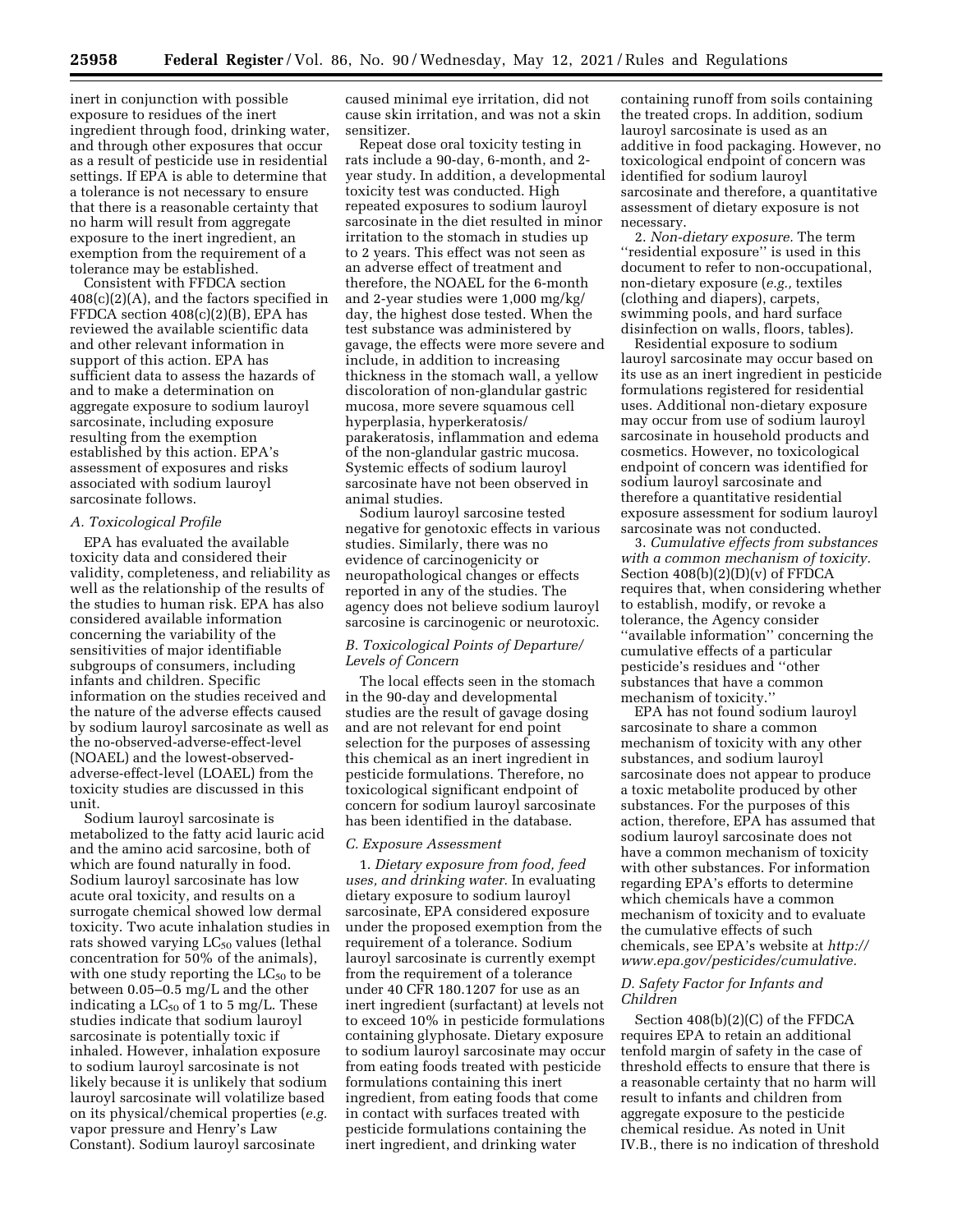effects being caused by sodium lauroyl sarcosinate. Therefore, this requirement does not apply to the present analysis. Moreover, due to the lack of any toxicological endpoints of concern, EPA conducted a qualitative assessment of magnesium sulfate, which does not use safety factors for assessing risk, and no additional safety factor is needed for assessing risk to infants and children.

## *E. Aggregate Risks and Determination of Safety*

Taking into consideration all available information on sodium lauroyl sarcosinate, EPA has determined that there is a reasonable certainty that no harm to the general population or any population subgroup, including infants and children, will result from aggregate exposure to sodium lauroyl sarcosinate. Therefore, the establishment of an exemption from the requirement of a tolerance under 40 CFR 180.940(a) for residues of sodium lauroyl sarcosinate when used as an inert ingredient in antimicrobial pesticide formulations applied to food-contact surfaces in public eating places, dairy-processing equipment, and food-processing equipment and utensils at a maximum end-use concentration of 10,000 ppm is safe under FFDCA section 408.

#### **V. Analytical Enforcement Methodology**

An analytical method is not required for enforcement purposes since the Agency is establishing an exemption from the requirement of a tolerance without any numerical limitation.

#### **VI. Conclusions**

Therefore, an exemption from the requirement of a tolerance is established under 40 CFR 180.940(a) for sodium lauroyl sarcosinate (CAS Reg. No. 137– 16–6) when used as an inert ingredient in antimicrobial pesticide formulations applied to food-contact surfaces in public eating places, dairy-processing equipment, and food-processing equipment and utensils at an end-use concentration not to exceed 10,000 ppm.

### **VII. Statutory and Executive Order Reviews**

This action establishes an exemption from the requirement of a tolerance under FFDCA section 408(d) in response to a petition submitted to the

Agency. The Office of Management and Budget (OMB) has exempted these types of actions from review under Executive Order 12866, entitled ''Regulatory Planning and Review'' (58 FR 51735, October 4, 1993). Because this action has been exempted from review under Executive Order 12866, this action is not subject to Executive Order 13211, entitled ''Actions Concerning Regulations That Significantly Affect Energy Supply, Distribution, or Use'' (66 FR 28355, May 22, 2001) or Executive Order 13045, entitled ''Protection of Children from Environmental Health Risks and Safety Risks'' (62 FR 19885, April 23, 1997). This action does not contain any information collections subject to OMB approval under the Paperwork Reduction Act (PRA) (44 U.S.C. 3501 *et seq.*), nor does it require any special considerations under Executive Order 12898, entitled ''Federal Actions to Address Environmental Justice in Minority Populations and Low-Income Populations'' (59 FR 7629, February 16, 1994).

Since tolerances and exemptions that are established on the basis of a petition under FFDCA section 408(d), such as the exemption in this final rule, do not require the issuance of a proposed rule, the requirements of the Regulatory Flexibility Act (RFA) (5 U.S.C. 601 *et seq.*), do not apply.

This action directly regulates growers, food processors, food handlers, and food retailers, not States or Tribes, nor does this action alter the relationships or distribution of power and responsibilities established by Congress in the preemption provisions of FFDCA section  $408(n)(4)$ . As such, the Agency has determined that this action will not have a substantial direct effect on States or Tribal Governments, on the relationship between the National Government and the States or Tribal Governments, or on the distribution of power and responsibilities among the various levels of government or between the Federal Government and Indian Tribes. Thus, the Agency has determined that Executive Order 13132, entitled ''Federalism'' (64 FR 43255, August 10, 1999) and Executive Order 13175, entitled ''Consultation and Coordination with Indian Tribal Governments'' (65 FR 67249, November

9, 2000) do not apply to this action. In addition, this action does not impose any enforceable duty or contain any unfunded mandate as described under Title II of the Unfunded Mandates Reform Act (UMRA) (2 U.S.C. 1501 *et seq.*).

This action does not involve any technical standards that would require Agency consideration of voluntary consensus standards pursuant to section 12(d) of the National Technology Transfer and Advancement Act (NTTAA) (15 U.S.C. 272 note).

## **VIII. Congressional Review Act**

Pursuant to the Congressional Review Act (5 U.S.C. 801 *et seq.*), EPA will submit a report containing this rule and other required information to the U.S. Senate, the U.S. House of Representatives, and the Comptroller General of the United States prior to publication of the rule in the **Federal Register**. This action is not a ''major rule'' as defined by 5 U.S.C. 804(2).

#### **List of Subjects in 40 CFR Part 180**

Environmental protection, Administrative practice and procedure, Agricultural commodities, Pesticides and pests, Reporting and recordkeeping requirements.

Dated: May 4, 2021.

## **Marietta Echeverria,**

*Acting Director, Registration Division, Office of Pesticide Programs.* 

Therefore, for the reasons stated in the preamble, 40 CFR chapter I is amended as follows:

# **PART 180—TOLERANCES AND EXEMPTIONS FOR PESTICIDE CHEMICAL RESIDUES IN FOOD**

■ 1. The authority citation for part 180 continues to read as follows:

**Authority:** 21 U.S.C. 321(q), 346a and 371.

■ 2. In § 180.940, in paragraph (a), add alphabetically the inert ingredient ''Sodium lauroyl sarcosinate'' to table 180.940(a) to read as follows:

#### **§ 180.940 Tolerance exemptions for active and inert ingredients for use in antimicrobial formulations (Food-contact surface sanitizing solutions).**

\* \* \* \* \*

 $(a) * * * *$